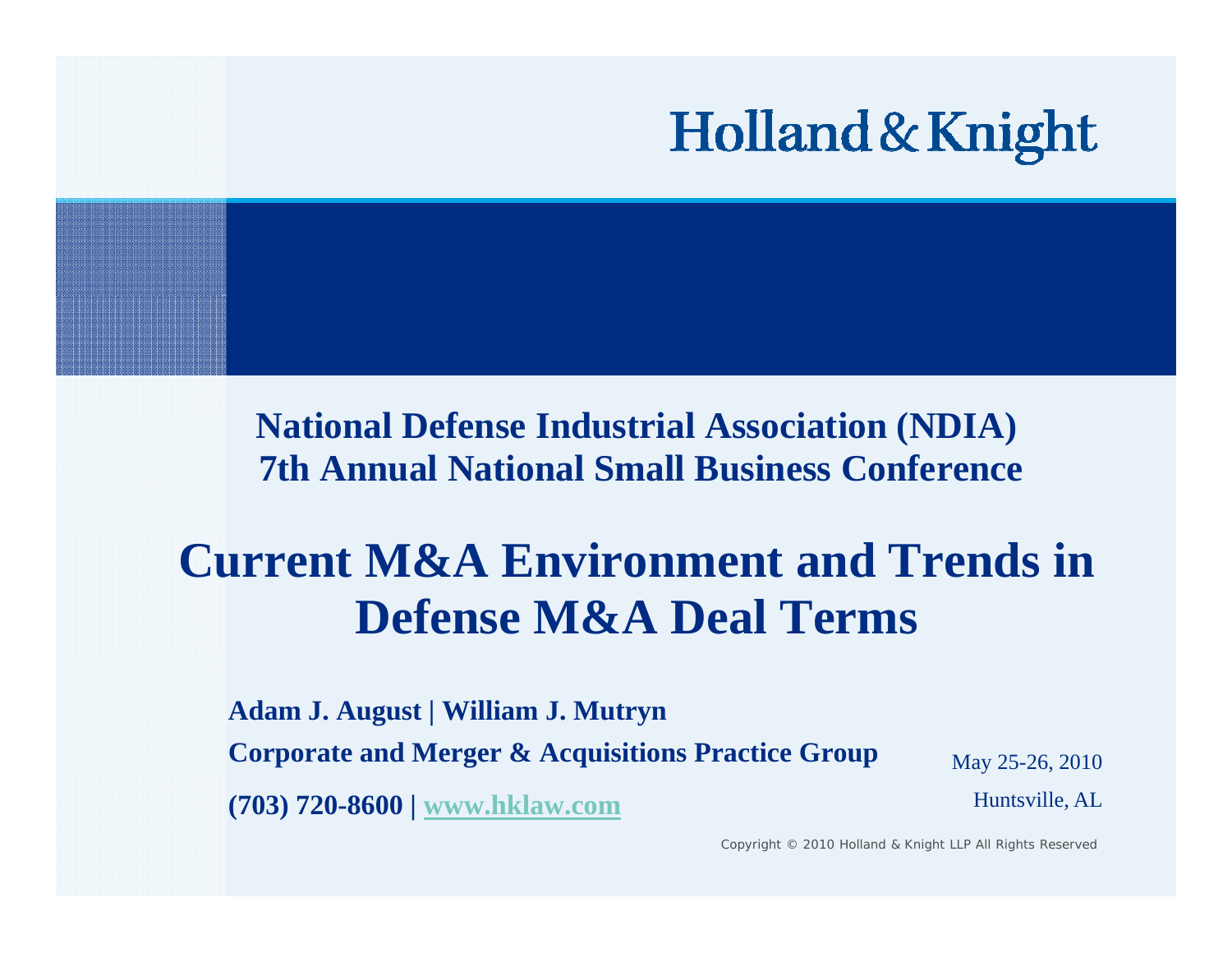# **About Holland & Knight**

- Global law firm with nearly 1,000 attorneys in 17 U.S. offices and Abu Dhabi, Beijing and Mexico City
- Represented parties in approximately 100 M&A transactions involving Government Contractors over the last 5 years
- Corporate, M&A and Securities Group: 20 attorneys in the Mid-Atlantic Region and 120 nationally focusing on serving the middle market companies in M&A transactions, securities, finance and corporate governance
- Experienced attorneys in tax, employee benefits, government contracts, intellectual property, environmental, real estate, employment and antitrust to perform M&A transactions
- Securities: focuses on advising middle-market companies regarding SEC reporting and compliance, public offerings of securities, high yield debt offerings, and private placements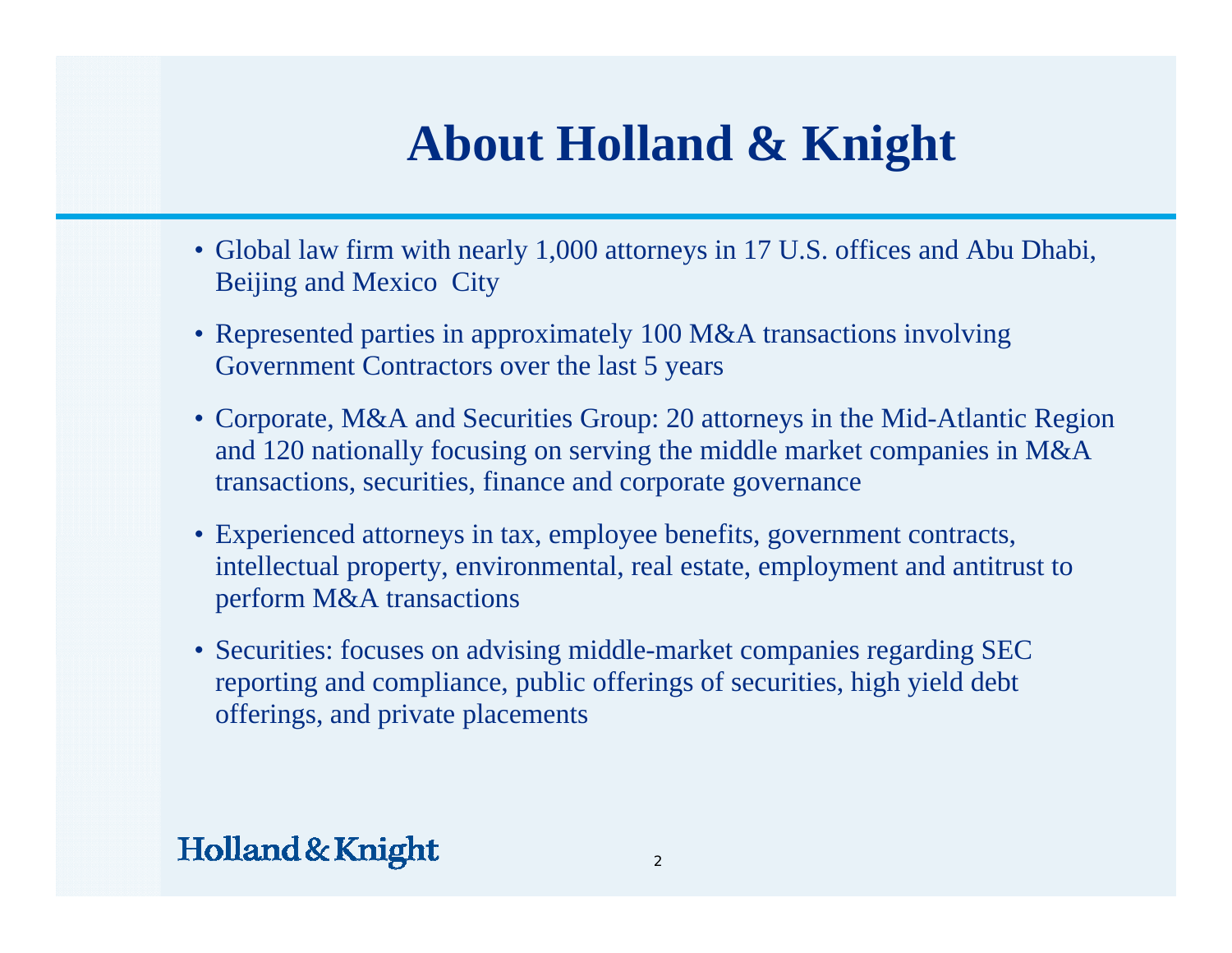- • A Broad Array of Buyers in the Marketplace:
	- Defense primes and Tier 2
	- Private or small cap public strategic
	- Private equity sponsors and portfolio companies
	- Former sellers re-entering the marketplace
	- Foreign
	- Primaril y commercial/diversifie d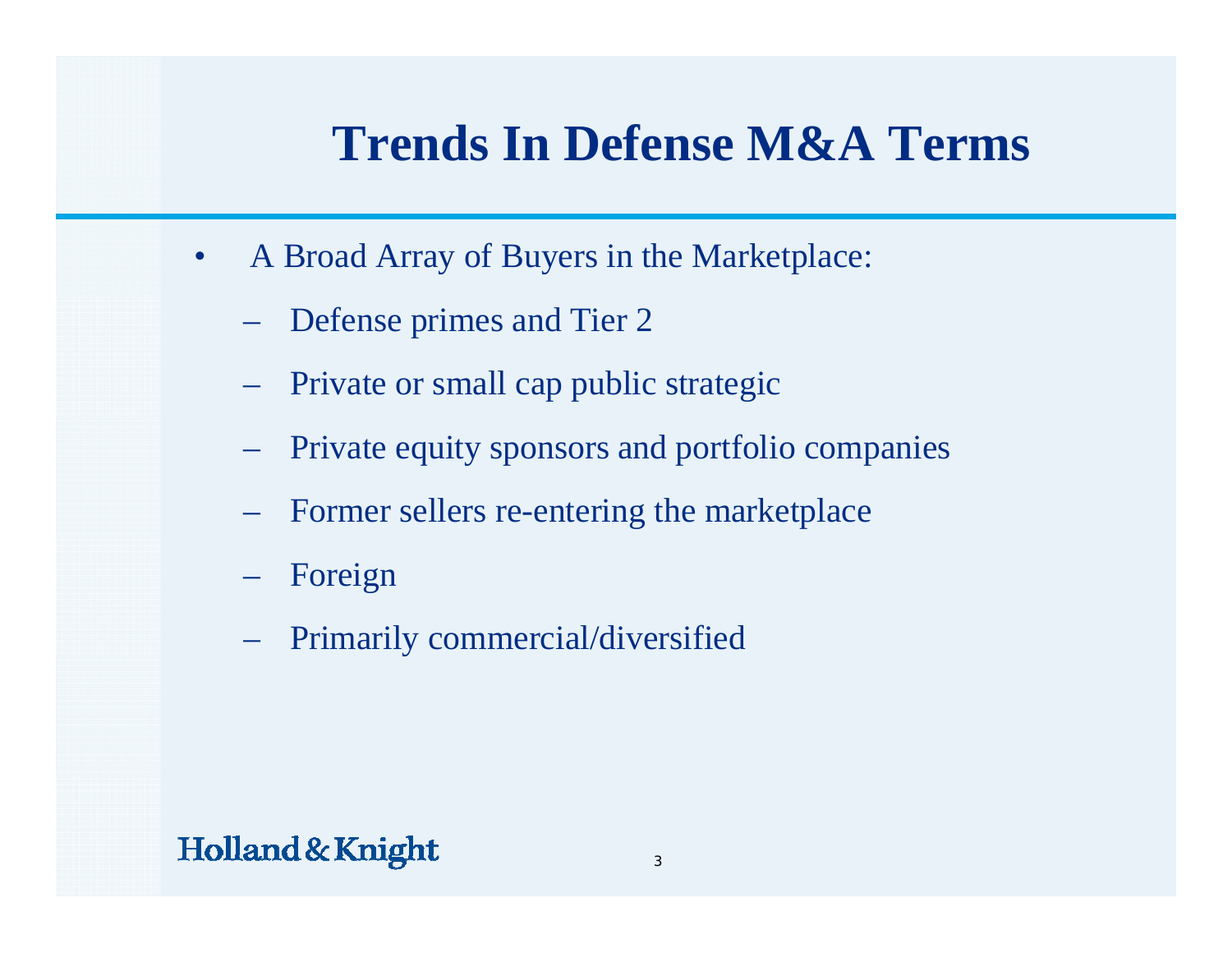- • Buyers Are Seeking Firms That Will Provide:
	- Additional customer relationships and contract vehicles
	- New capabilities and experience base
	- New product or service offerings
	- Revenue and EBITDA Growth
	- Technologies that provide competitive advantages
	- Platform with mana gement talent
	- Geographic diversification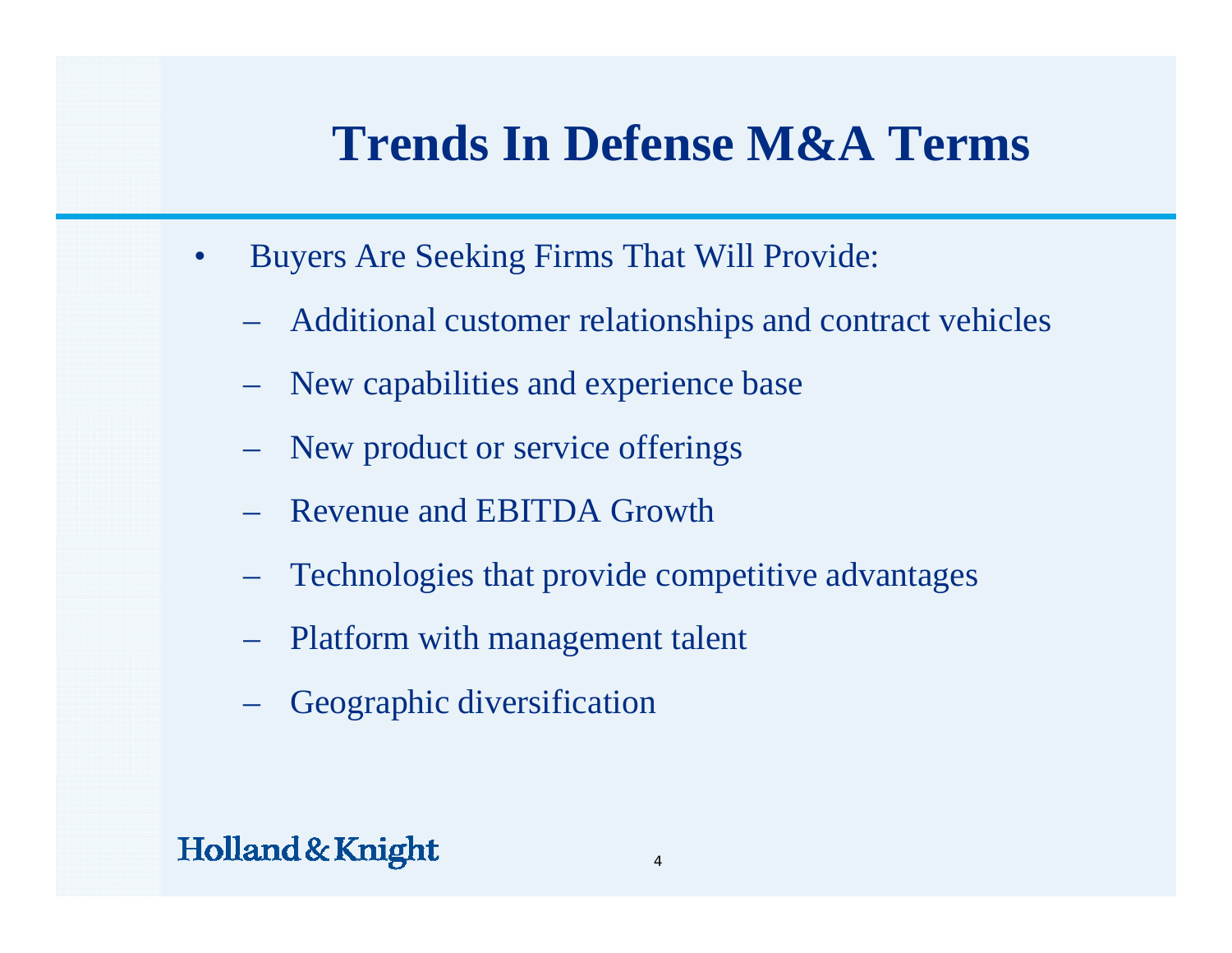Factors That Affect M&A Transaction Terms:

- • Competitive demand for Tar get, e. g., auction process vs. sin gle purchaser
- $\bullet$ Risk tolerance and historical practices of particular Purchaser
- $\bullet$ Composition of Seller group
- •Importance of management retention
- •Nature and magnitude of perceived business and legal risks
- $\bullet$ Overall Target preparation and compliance posture
- •Willingness of parties to negotiate and find creative solutions
- $\bullet$ Valuation of Target by Purchaser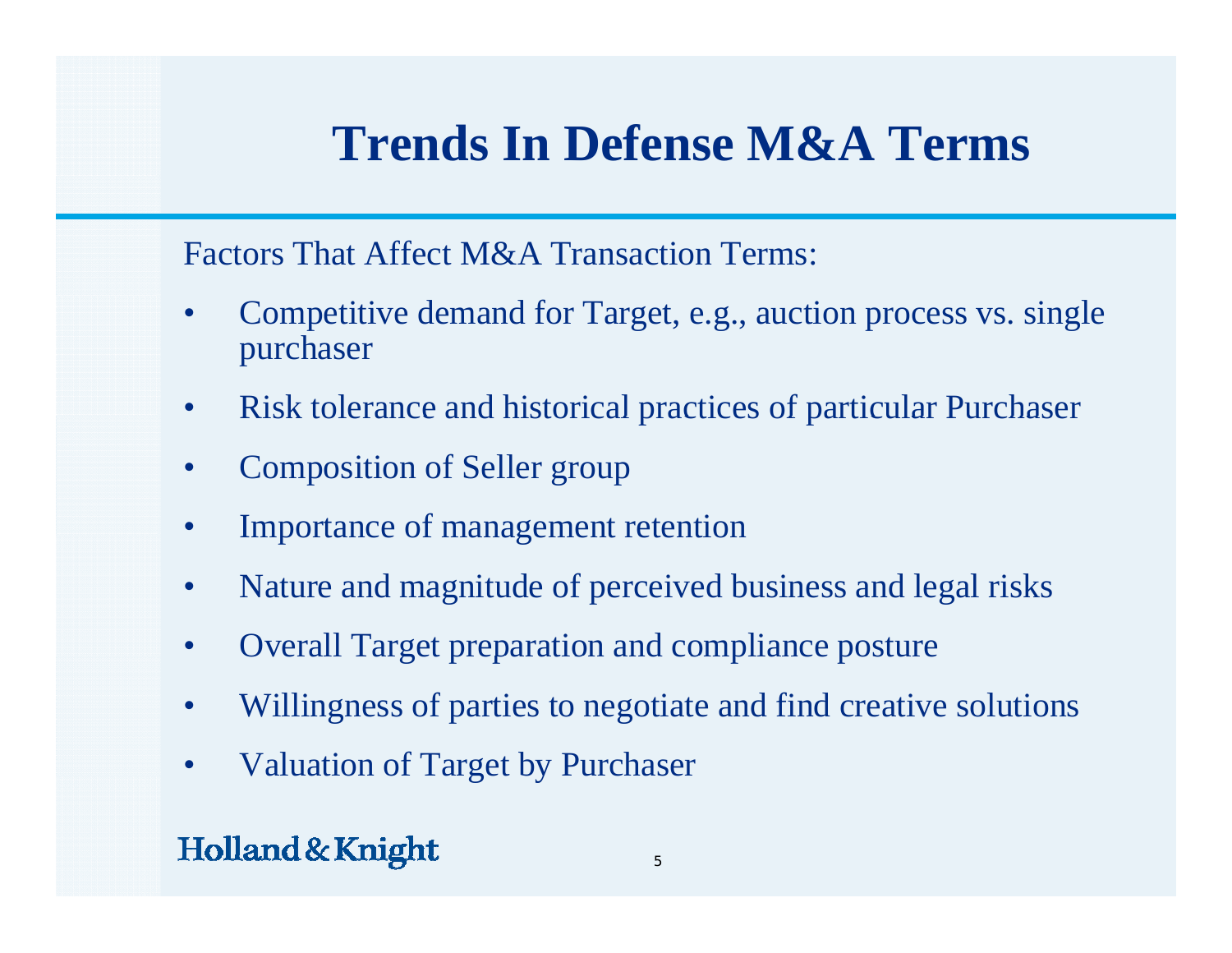What Factors Are Causing firms to Consider a Sale?

- •Changes in forecasts for Defense budget
- •Impending increases in capital gains tax
- • Competitive challenges: pricing, business development
- •Program uncertainty
- •Adequate valuation levels
- $\bullet$ Robust demand from potential purchasers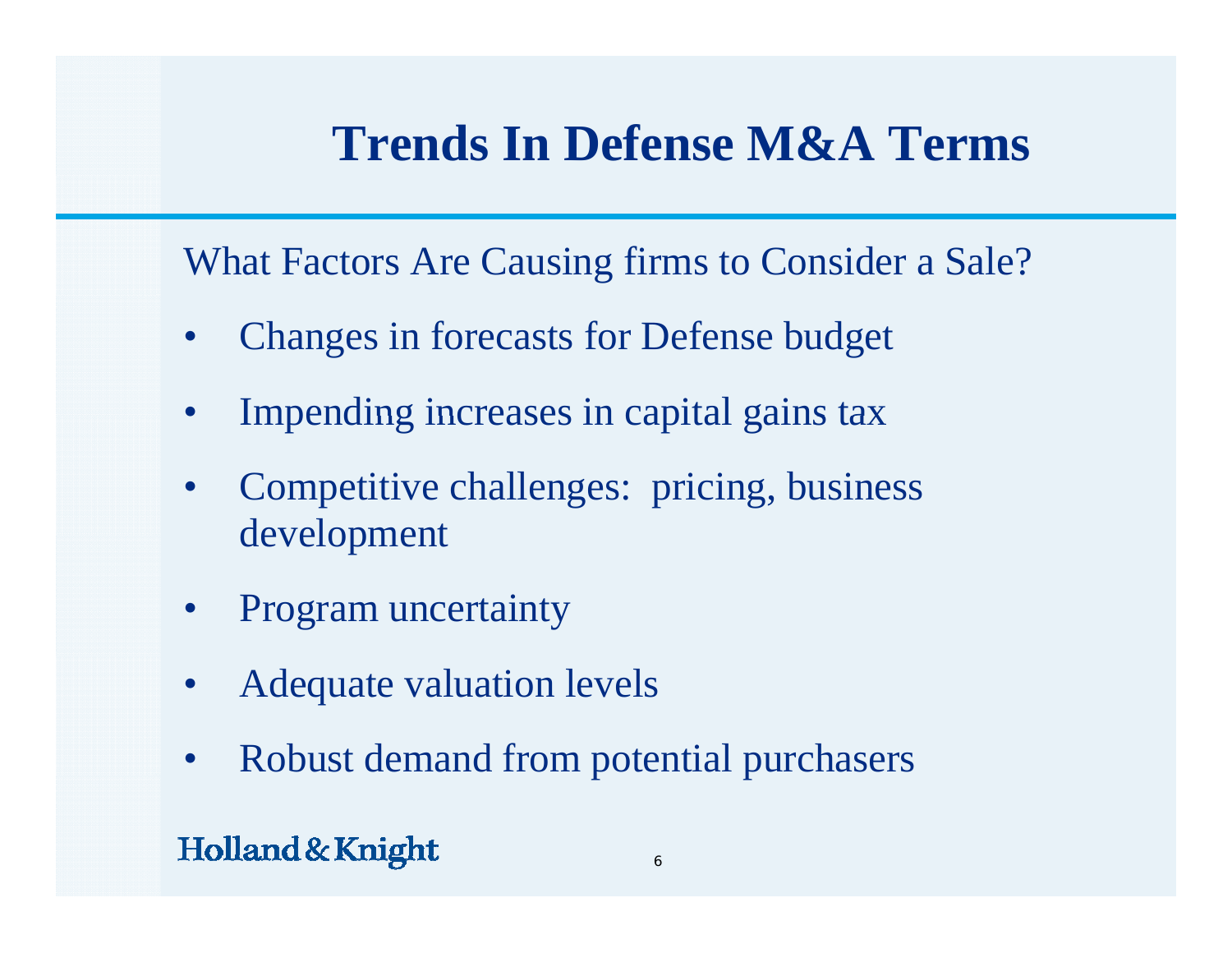What Factors Are Causing Firms to Consider Purchasing?

- •Government is a safe haven with some predictability in spending
- $\bullet$ Strategic Buyers have available cash earnings shall return
- $\bullet$  Private Equity Sponsors have unused commitments and available financing
- $\bullet$ Valuations are down from hi ghs
- •Strategic Buyers have pressure to maintain growth
- • Private Equity Sponsors have witnessed recent history of favorable returns
- Strategic Buyers' need for technology and intellectual property  $\bullet$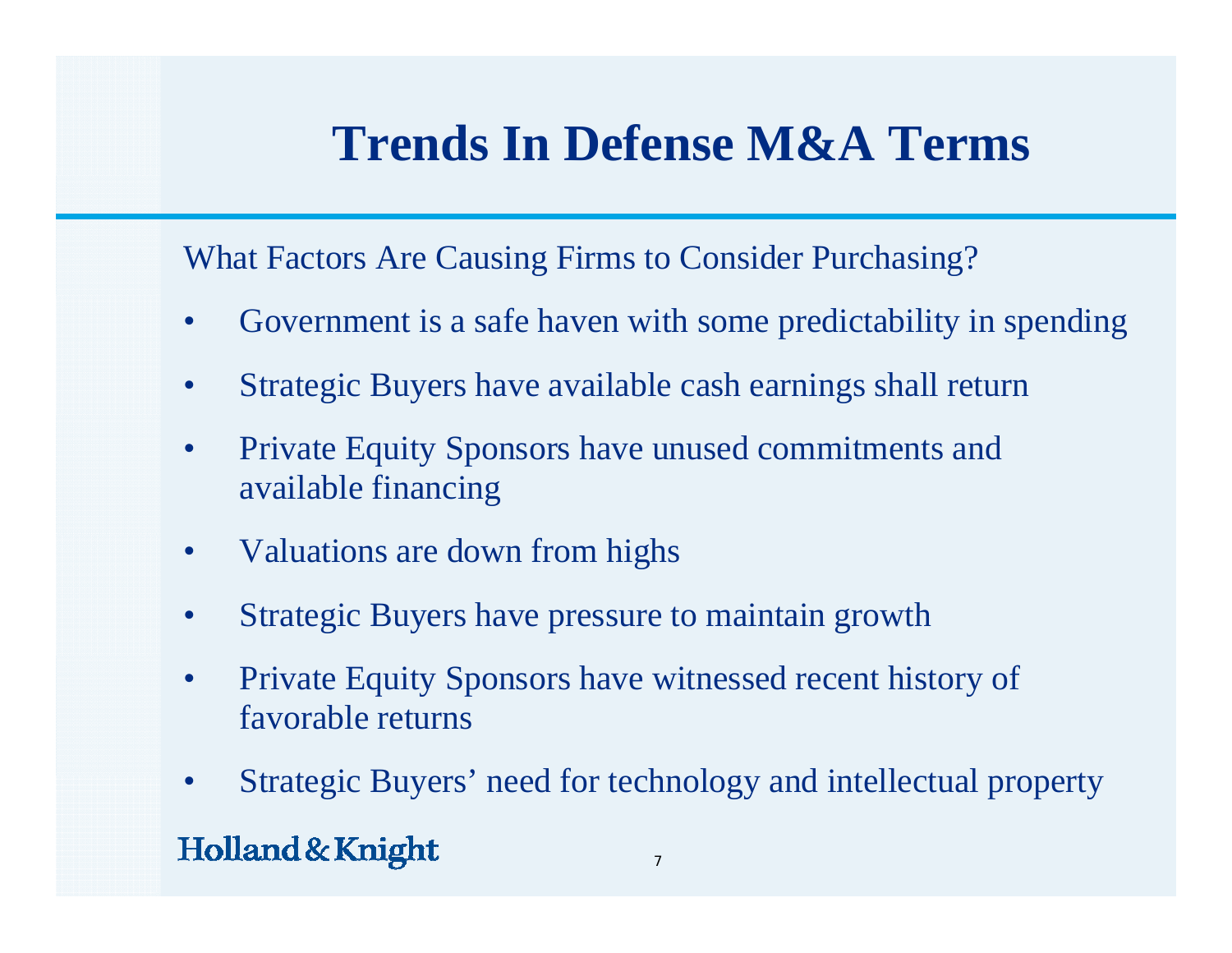#### Macro Trends:

- •Robust Activity – many firms are either Purchasers or Sellers
- $\bullet$  Purchasers are VERY PARTICULAR – seeking the right deal at the ri ght price
- •Increased challenges for deals to be completed
- •2-Tiers of companies for valuation purposes
- $\bullet$ Purchasers seeking stronger risk protection terms
- •10 principal trends in transaction terms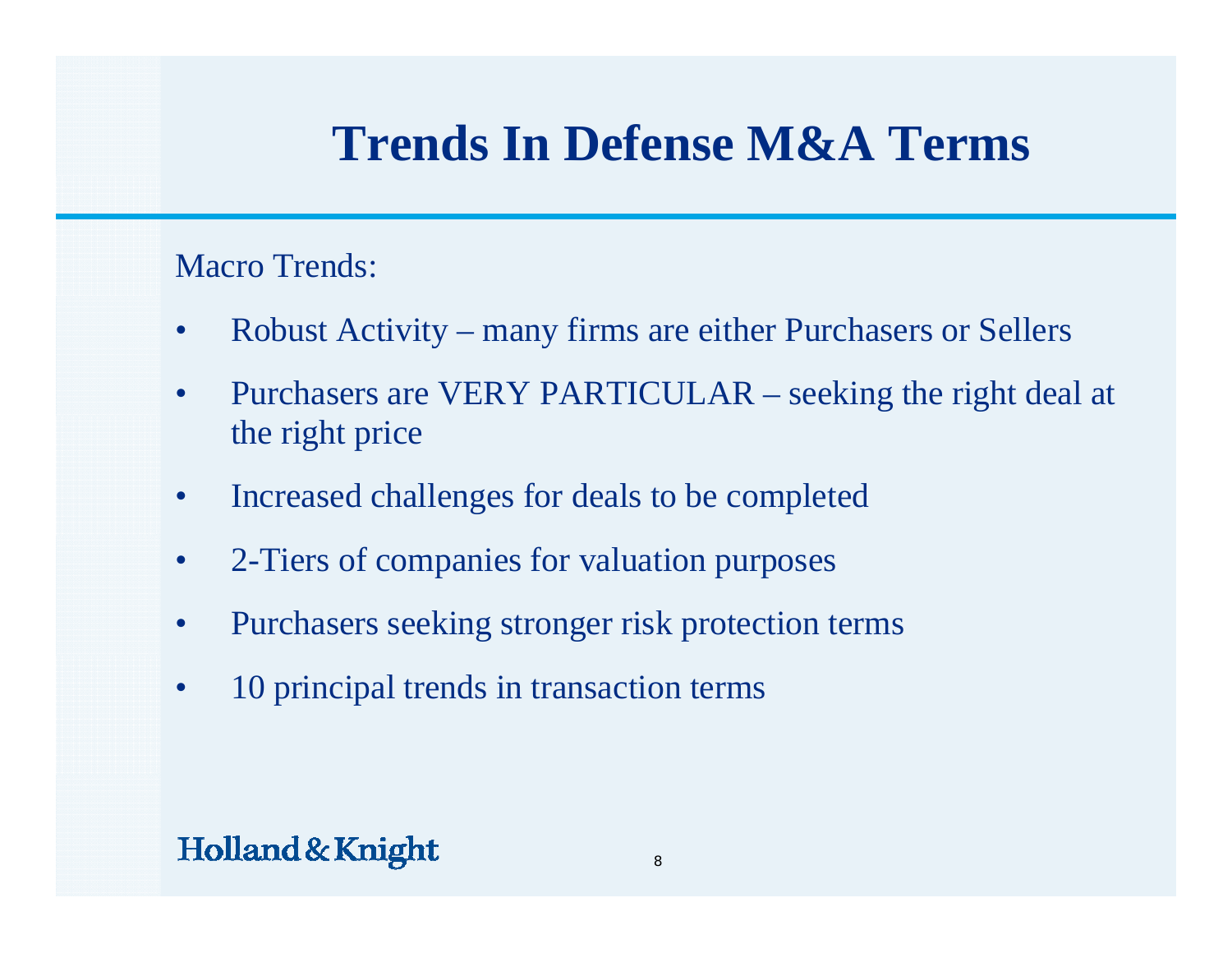#### **Trend 1: More Extensive Negotiation of a More-Detailed Letter of Intent or Term Sheet**

- •Frequently follows some due diligence by Purchaser
- •• Items addressed:
	- Structure, purchase price and consideration and assumptions behind purchase price
	- Escrow or holdback
	- Working capital requirements
	- Principal closing conditions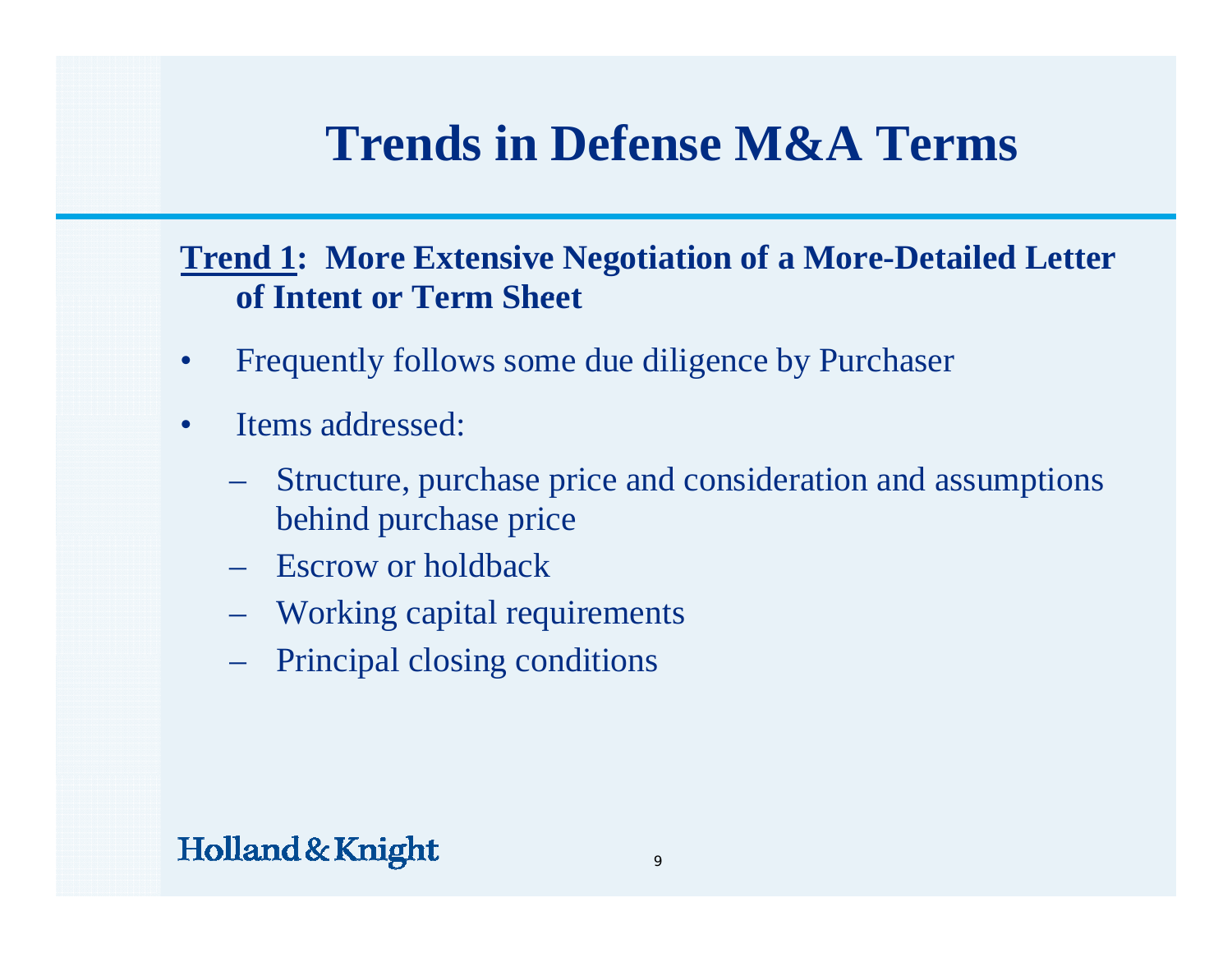*Trend 1, Letter of Intent/Term Sheet, continued…*

- Indemnity caps, baskets and survival periods
- Non-competes and key employee retention
- Due dili gence process
- Exclusive negotiation period
- • Exclusivity Period may be staged based on completion of diligence, financing commitment and distribution of draft documents
- •Parties' mutual interests to avoid future surprises on major terms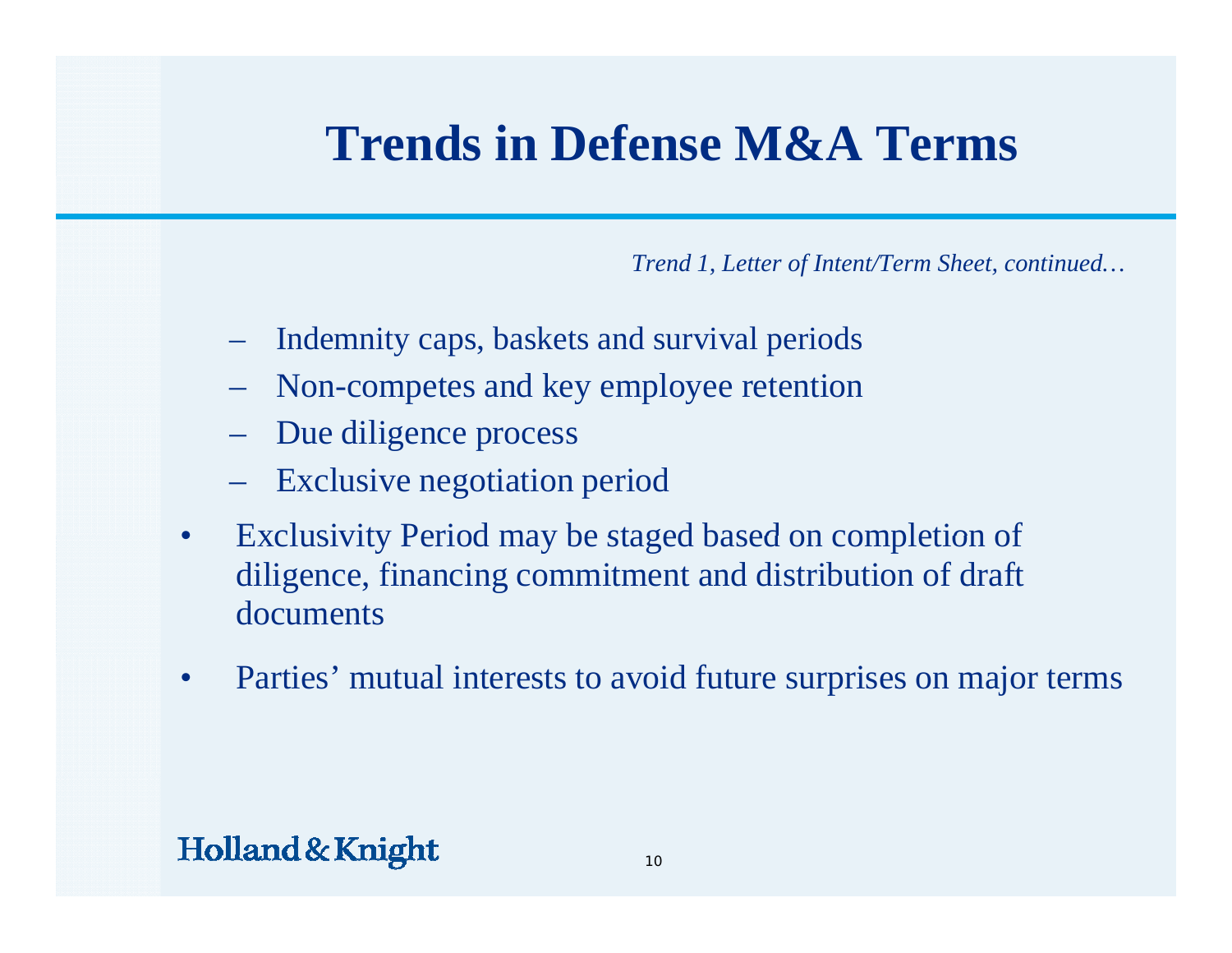#### **Trend 2: Increased Sophistication Purchaser Due Diligence and Concentration on Critical Areas:**

- Revenue waterfall
- •Backlog, including program assessment
- $\bullet$ Contract terms, including set-aside restrictions, OCI analysis
- •Margin sustainability and adequacy of business infrastructure
- Customer relationships and insourcing risk
- $\bullet$ Key employee skills and employment continuity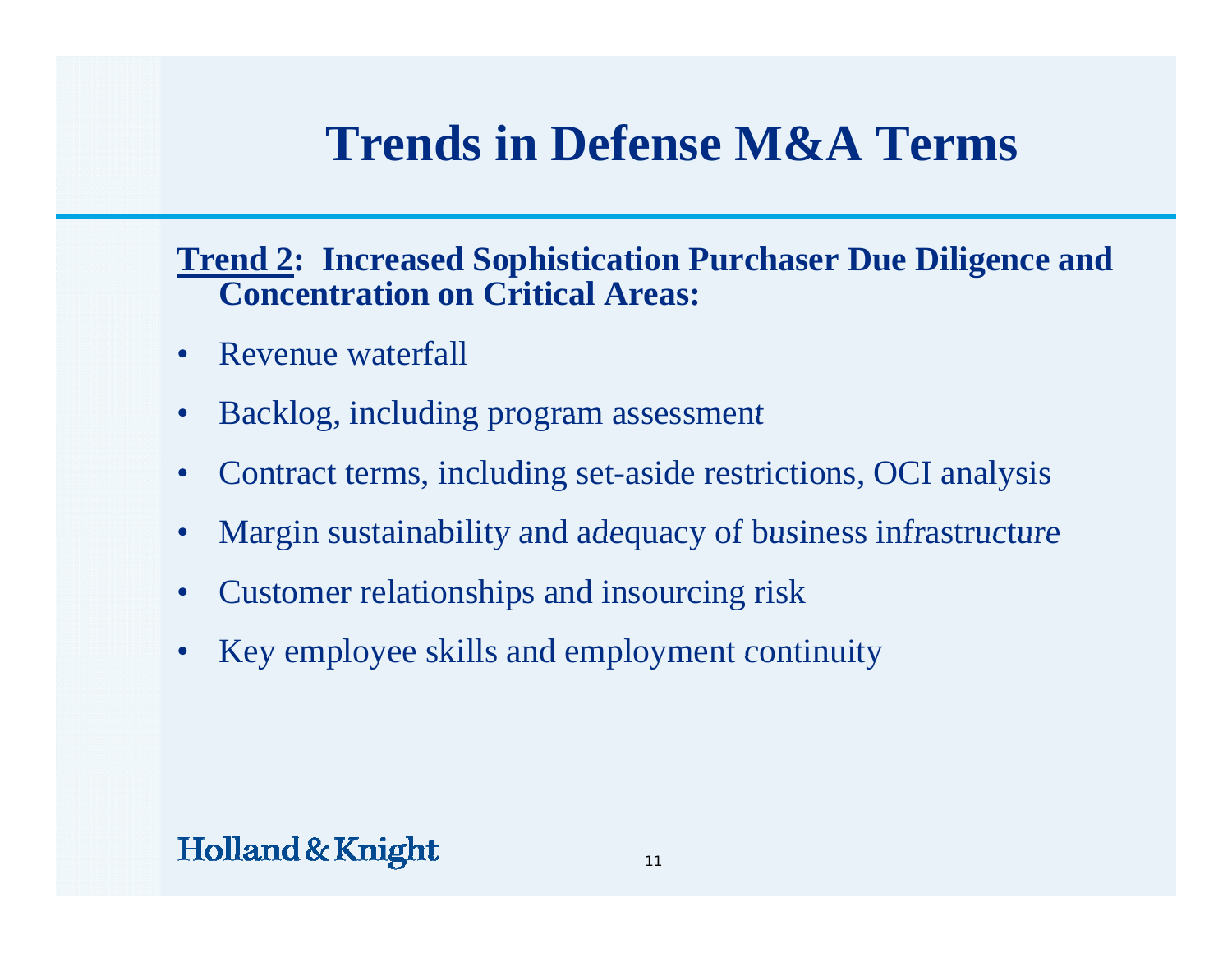*Trend 2, Purchaser Due Diligence, continued…*

- Taxes: income, foreign, sales and use
- Focus on compliance:
	- Government contracts
	- Employment
	- Employee benefits
	- Export controls
	- FCPA
- Capitalization
- $\bullet$ Intellectual Property
- $\bullet$ IT system adequacy and security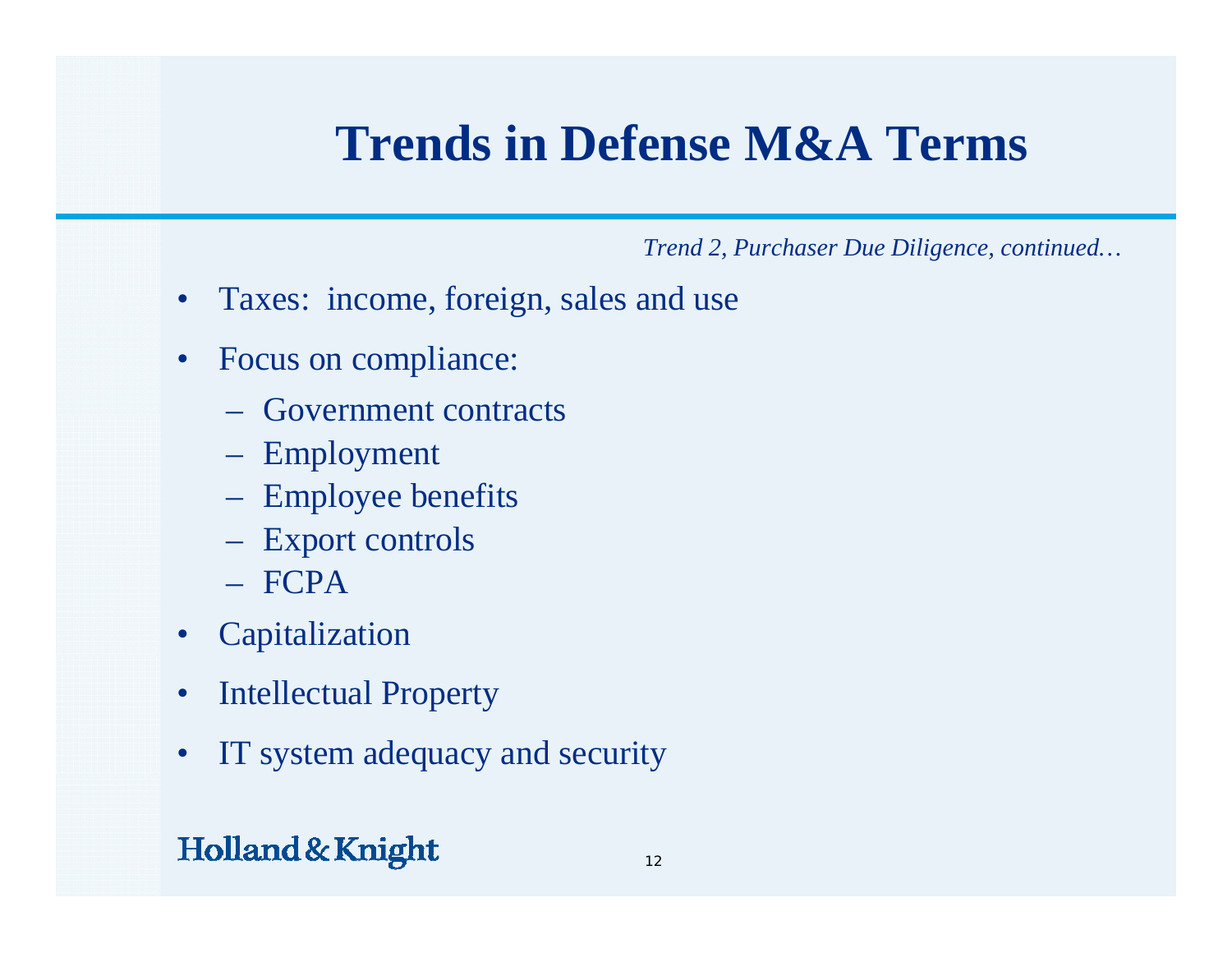### **Trend 3: Increased Escrow and Other Protections for Purchaser from Post -Closing Losses Closing**

- $\bullet$  Escrows/Holdbacks –previously 5% to 10% but now frequently 10% to 20% of purchase price; generally held for 18 months or more to secure indemnit y claims and workin g capital deficienc y
	- Some Purchasers seeking holdbacks or seller financing instead of escrows to reduce financing required
	- Specific subaccounts for identified risks: working capital, general indemnity claims, other identified risks, such as ongoing audits or litigation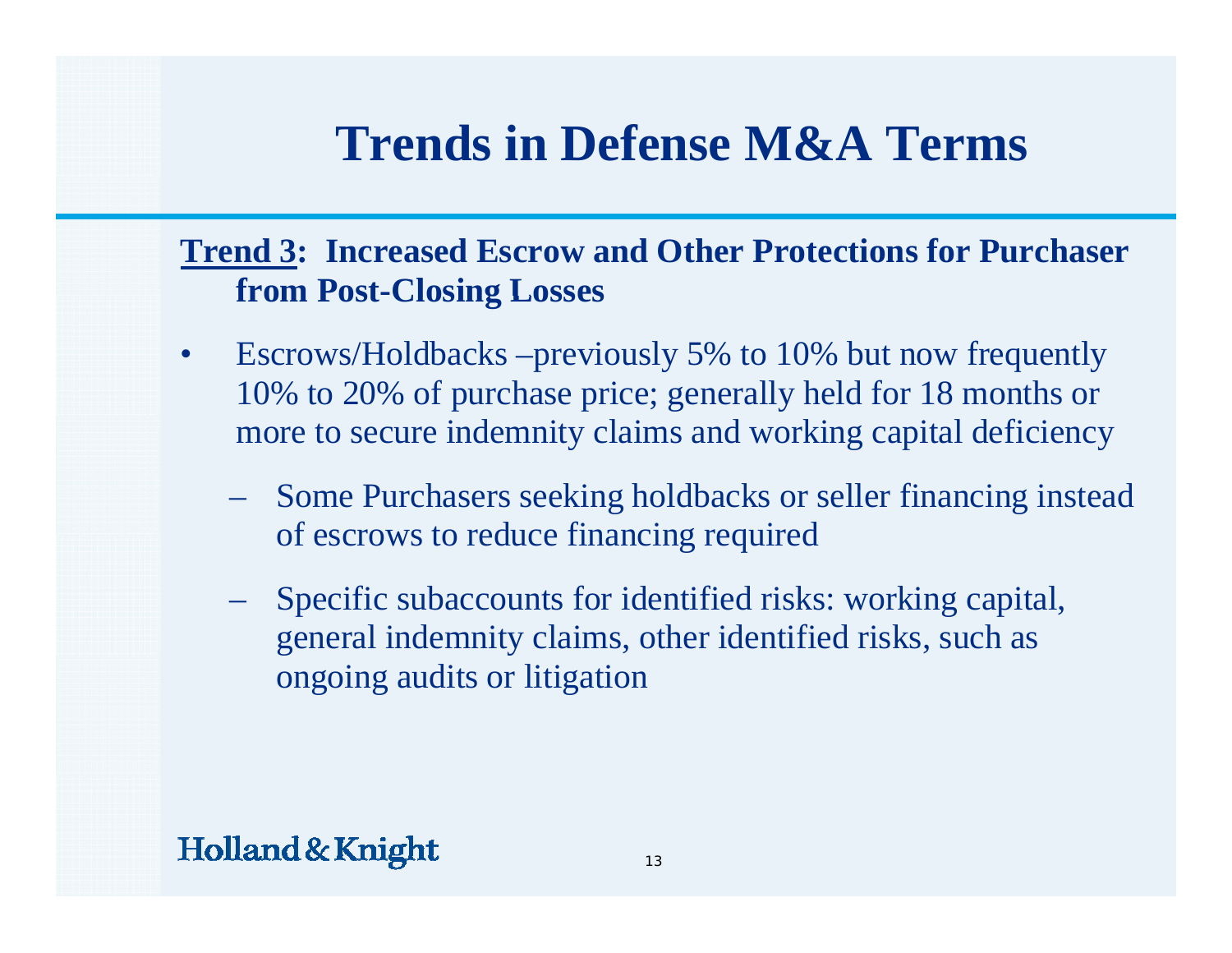*Trend 3, Purchaser Protections, continued…*

- Duration of escrow or holdback varies based on perceived risks
- $\mathcal{L}_{\mathcal{A}}$  Ability for Purchaser to extend escrow or holdback if good faith basis for claim
- $\mathcal{L}_{\mathcal{A}}$  Escrow/holdback amount typically higher if it is the principal or exclusive source of any recovery for indemnity claims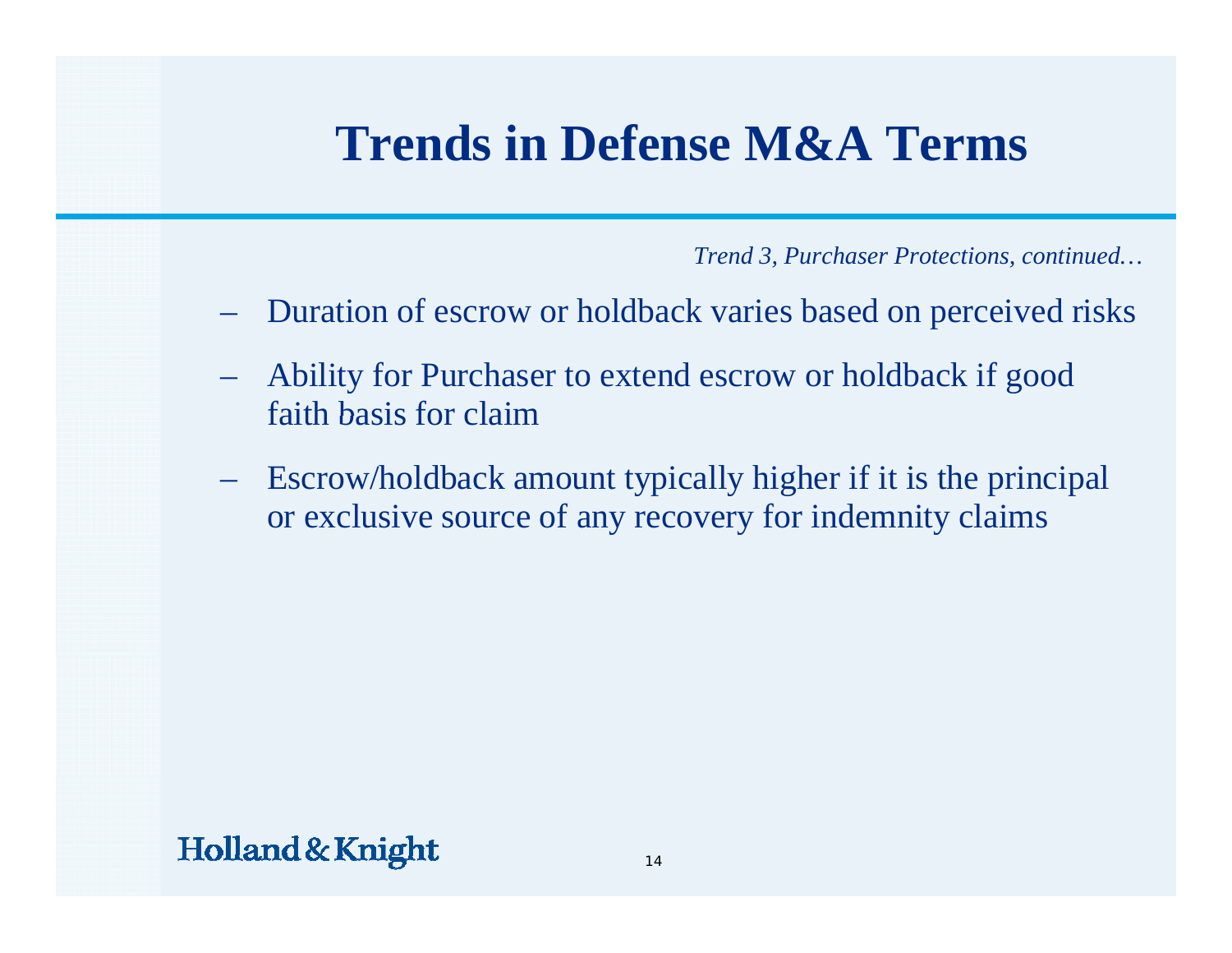#### **Trend 4: Increased Emphasis on Employee Retention**

- • Many Purchasers require as a closing condition that key employees of Target execute retention agreements and a percentage of other direct employees sign standard employee agreements
- $\bullet$  Retention or bonus agreements generally contain stay-bonus provisions plus non-solicitation covenants with respect to customers and employees
- $\bullet$ Highest level key employees may be required to sign employment agreements as a closing condition, particularly if Purchaser is private equity firm or smaller cap strategic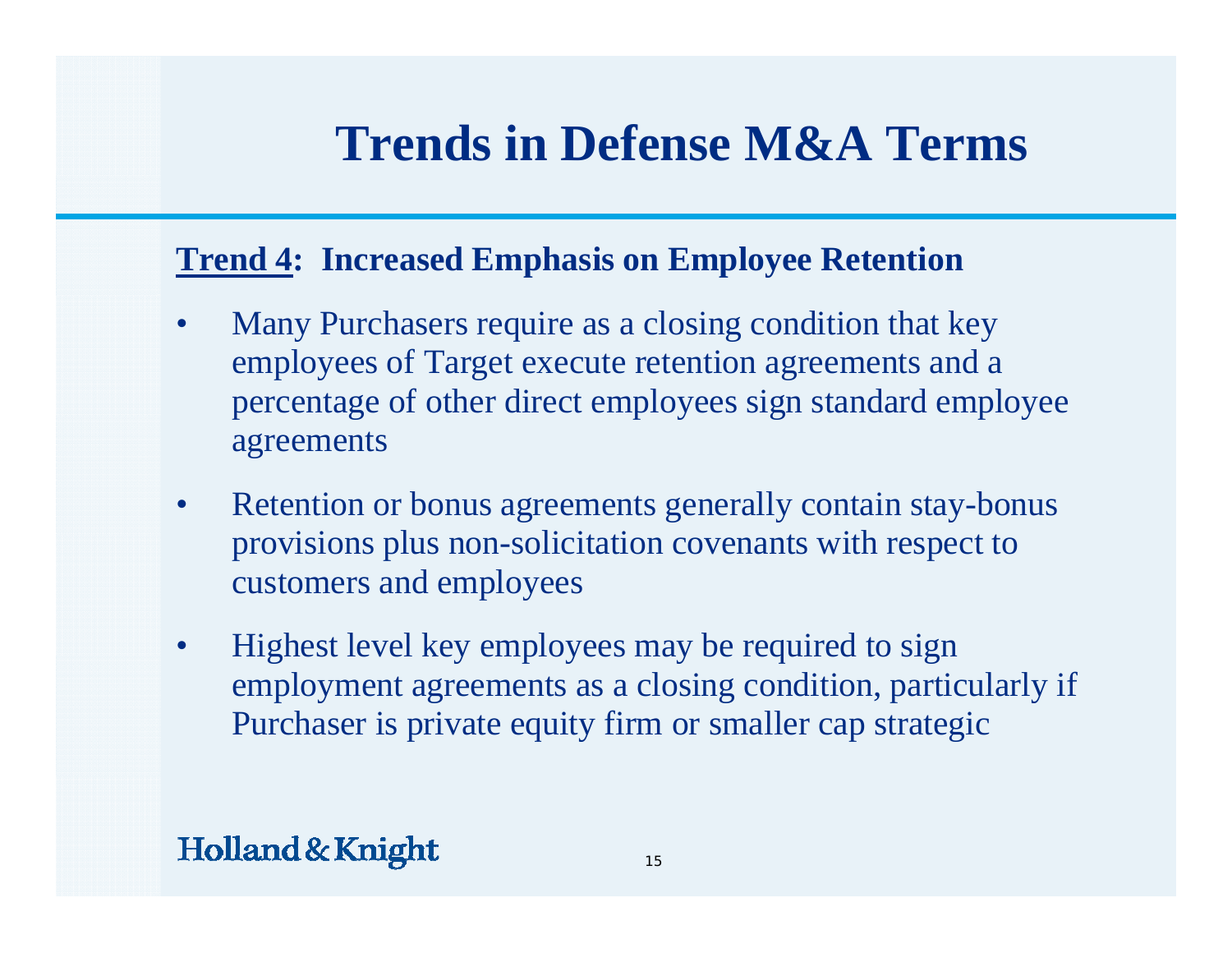*Trend 4, Employee Retention, continued…*

- • Bonus pa yments sometimes are based on percent of entire management group that remains employed after period of time as well as other performance metrics
- • Private equity Purchasers may require or encourage purchase of equity by key managers
- $\bullet$  Strategic Purchasers often grant stock options or restricted stock to key employees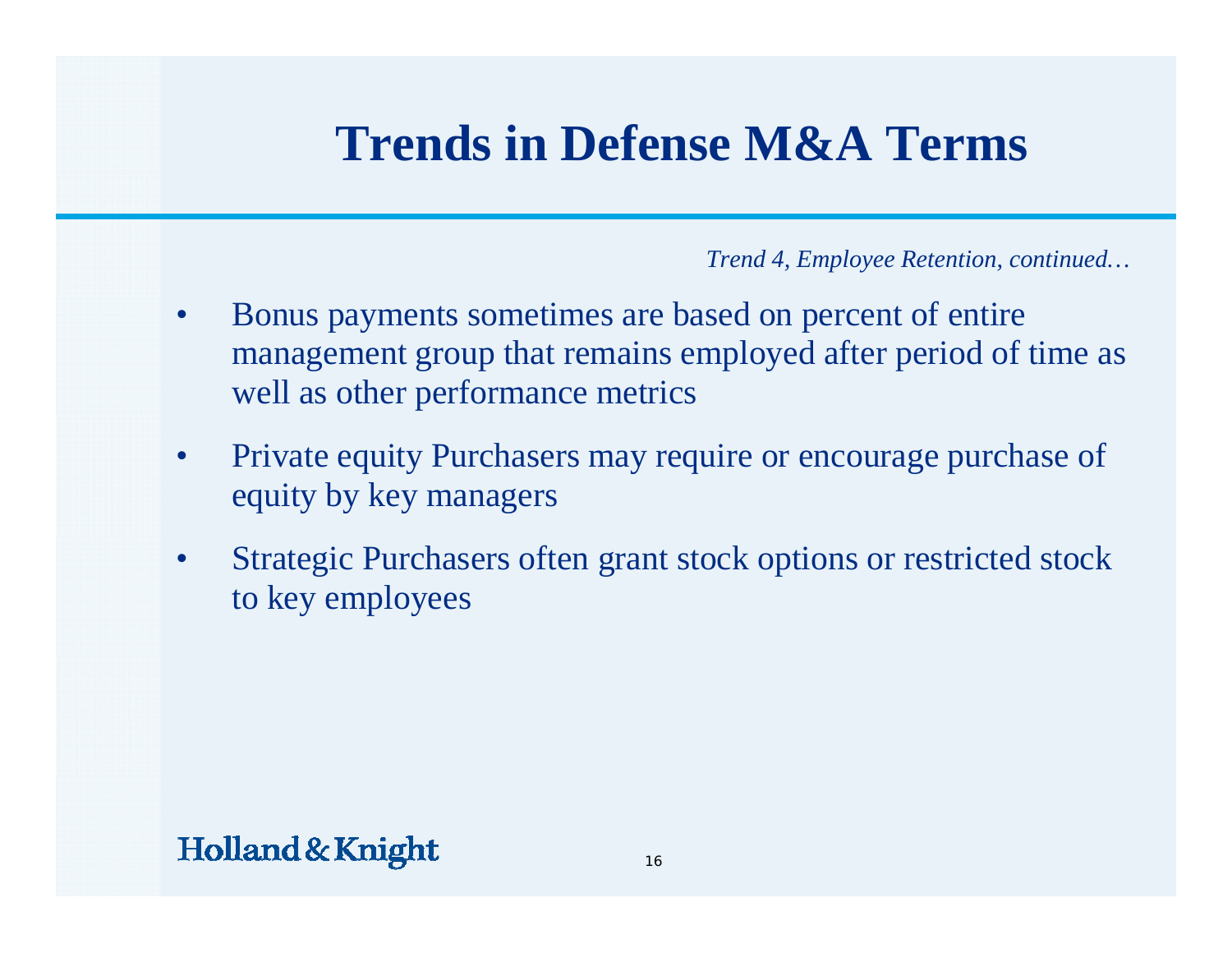#### **Trend 5: Continued Use of Earn-Outs**

- •• Earn-outs – used by selected Purchasers if extraordinary growth projected, set-aside contracts or to bridge valuation gap
	- More widespread use by private equity and small and mid-tier strategic buyers willing to pay upside if financial projections are achieved or key contracts are maintained or migrate d
	- Earn-out covenants in general becoming less restrictive to Purchaser; however covenants more extensive if EBITDA-based earn-out
	- – Can be event-based or performance-based; usually no longer than 2 years from closing
	- Performance-based earn-outs based on revenues, gross profits, contribution margin or EBITDA
	- – Earn-outs used less frequently by strategic buyers that prefer nearterm integration of Target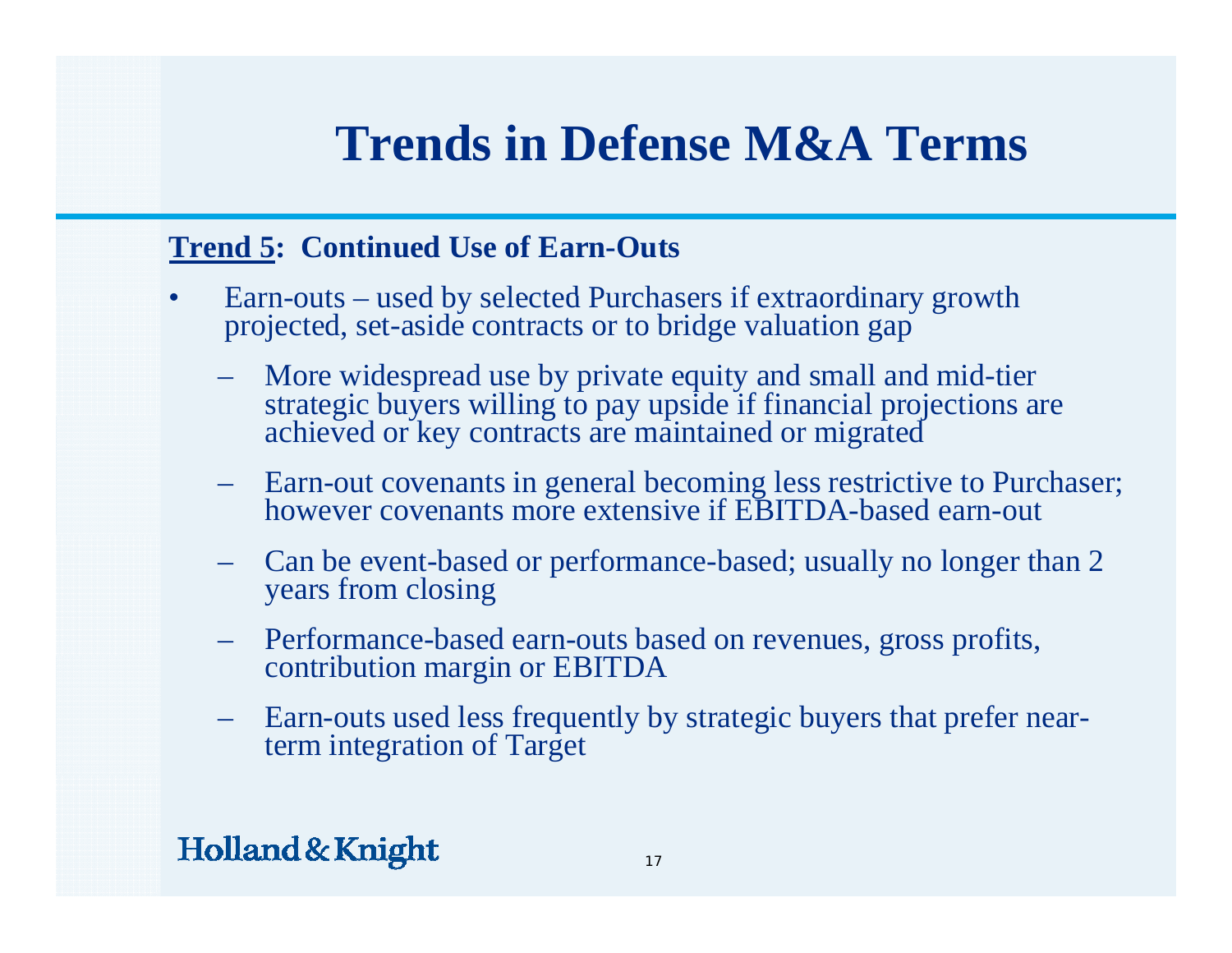#### **Trend 6: Purchaser's Concerns with Set-Aside Contracts Continues**

- •• Set-aside contracts and task orders generally afforded significantlyreduced value compared to full and open contracts
- $\bullet$  Some Purchasers will not acquire Target with a material percentage of set-aside revenues
- • Earn-outs payable on continuation of contracts, exercise of options and/or migration to full and open
- • Concern over full and open contracts where customer takes small business credit
- •More extensive customer due diligence conducted to examine
- • Certain small businesses, owners without other affiliates or Native American firms may have ability to afford higher value for certain setaside contracts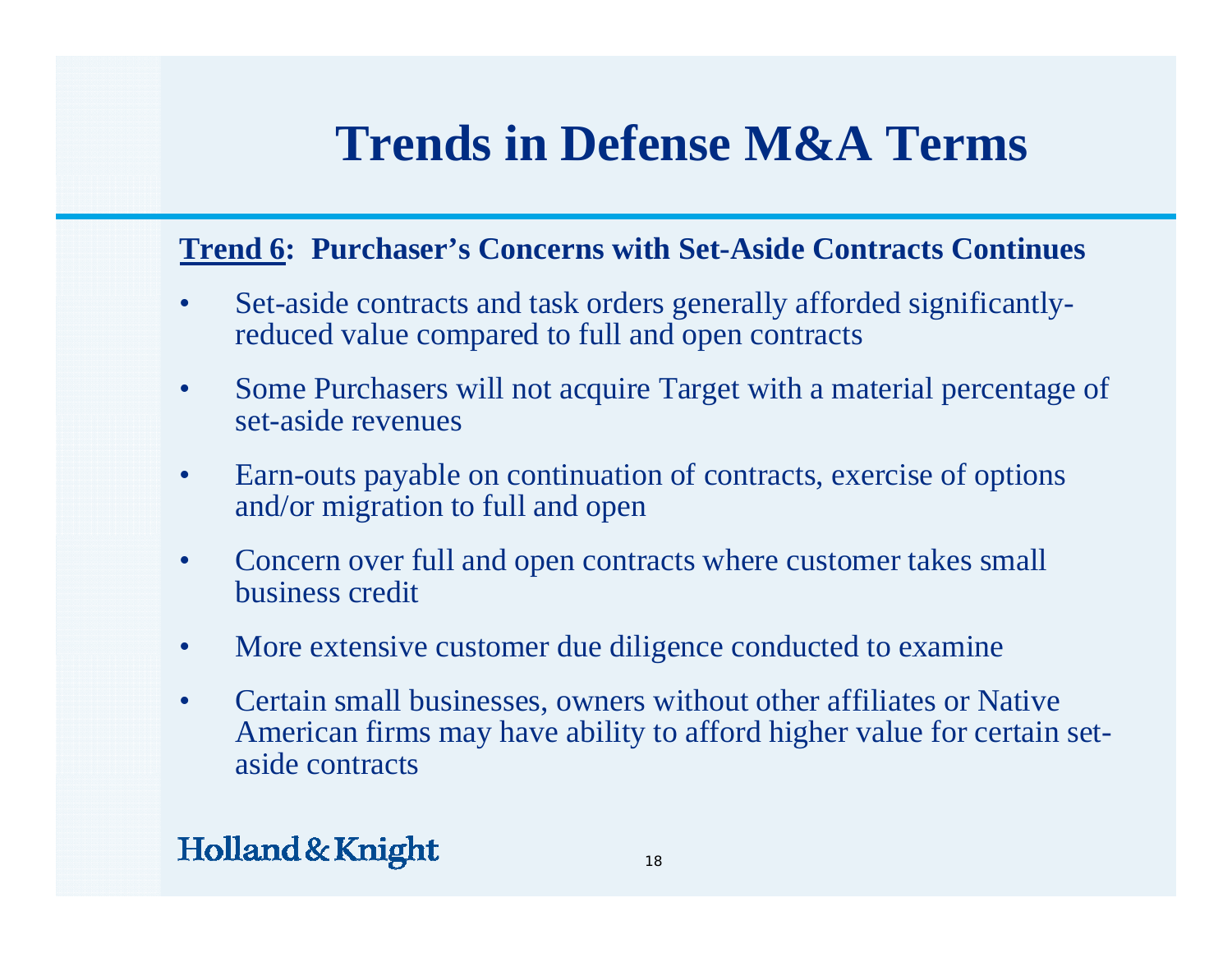#### **Trend 7: Use of Creative Tax Structures to Achieve Step Up in Basis and Deferral of Rollover Equity**

- •Many Purchasers attribute value to availability of step-up in basis of Target's assets from IRS Section 338(h)(10) or 754 election
- $\bullet$ In transaction with rollover equity, creative tax structures have evolved to enable tax deferred treatment of rollover equity, in some cases even where there is a Section 338(h)(10) or 754 election
- •Careful tax examination by Sellers of effects of Section 338(h)(10) election and installment sales treatment required
- •• Plus-up by Purchaser for portion of adverse tax effects occurs in many transactions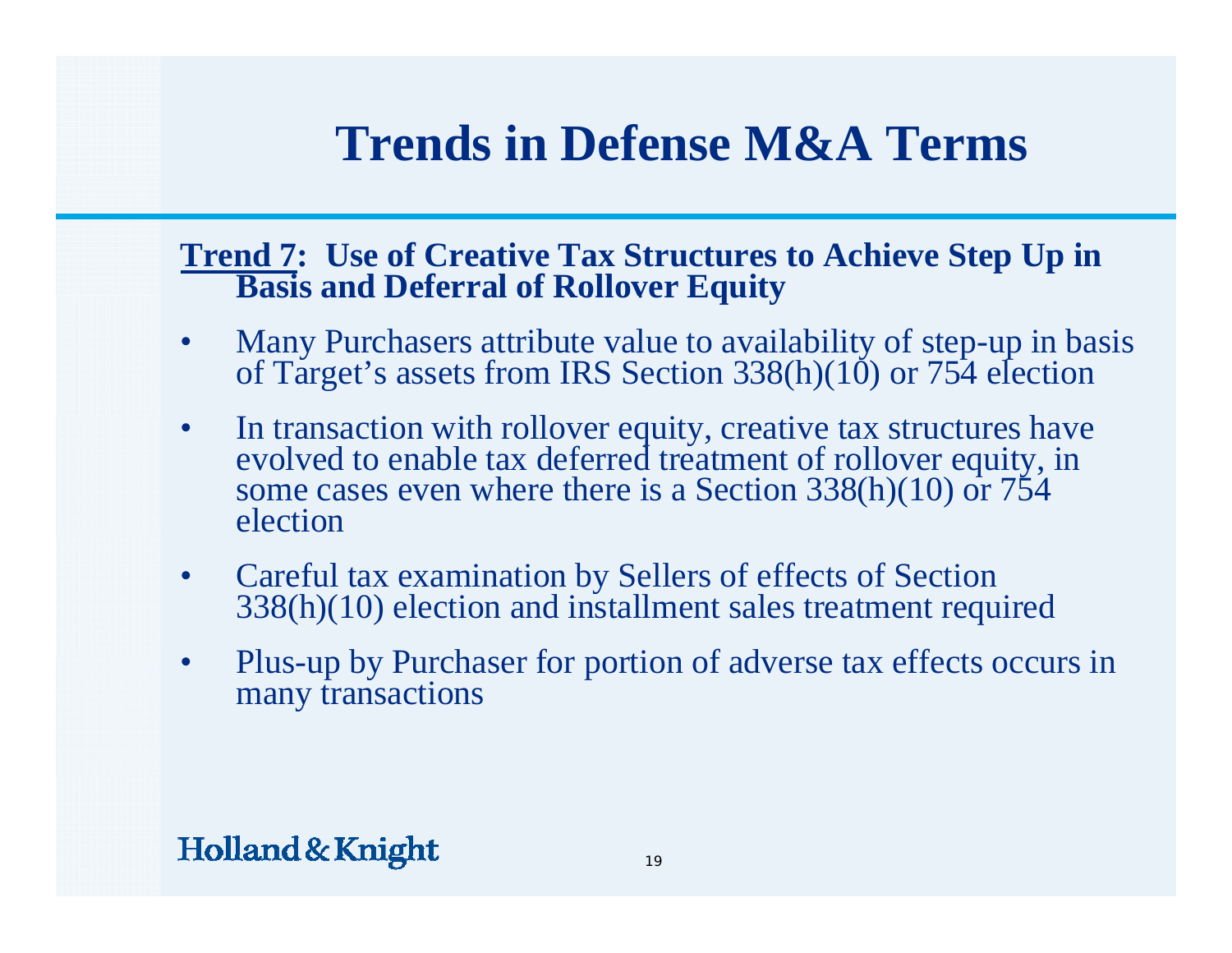#### **Trend 8: Continued Importance of Target's Net Working Capital or Tangible Net Assets At Closing**

- •Usually determined based on cash-free, debt-free net working capital of business over an agreed period before closing
- •Most Purchasers seek to exclude or limit deferred tax assets
- •Some Purchasers require an adjustment if Accounts Receivable not collected within an agree<sup>d</sup> time
- •Reserves to be in accordance with GAAP
- •Separate escrow or holdback to serve as pay Separate escrow or holdback to serve as payment source if a<br>deficiency cy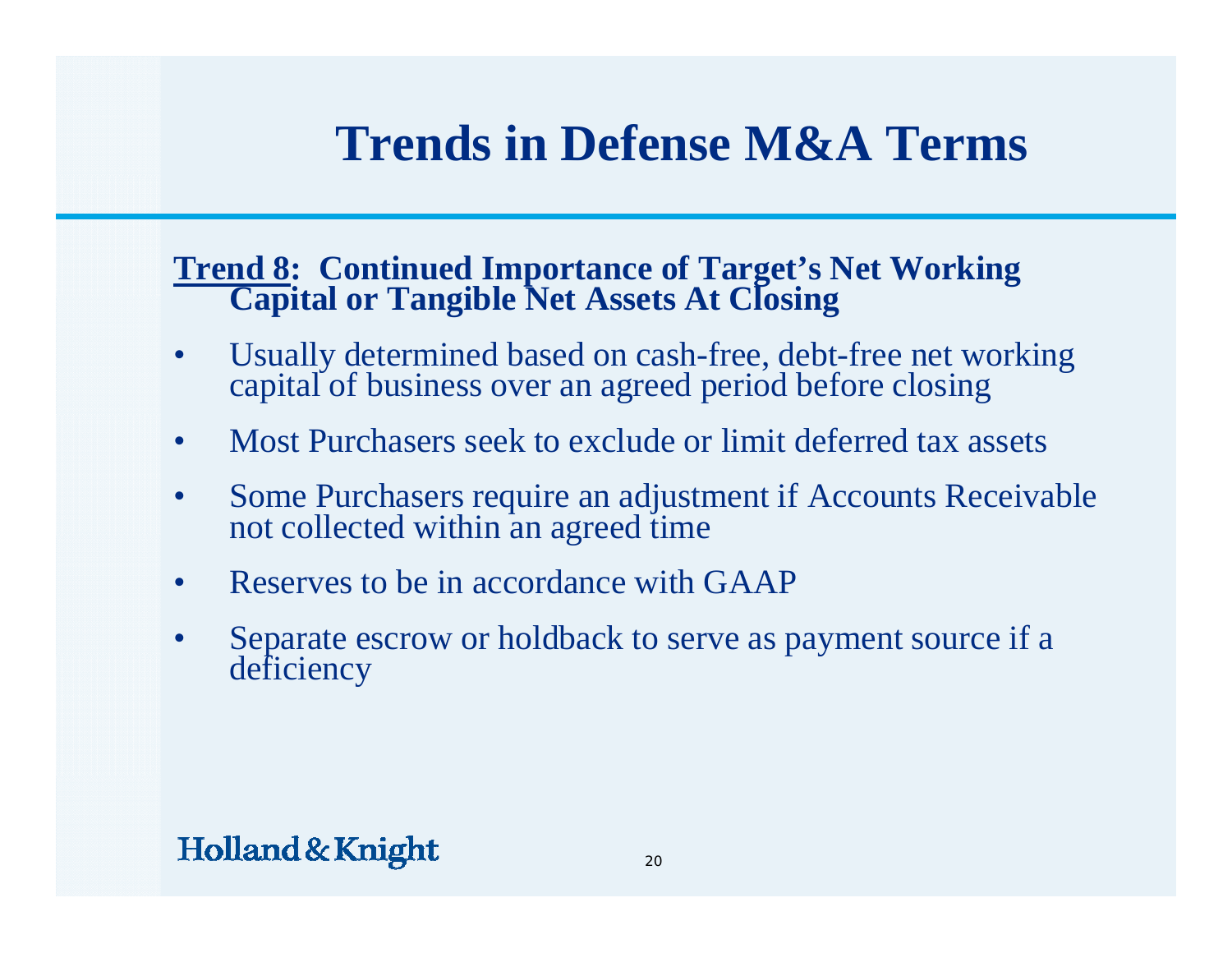*Trend 8, Net Working Capital/Net Assets, continued…*

- • Tax benefits from option termination pa yments and transaction bonus payments usually allocated to Sellers
- •• Built-in-gains tax or cash-to-accrual tax adjustment arising as a result of transaction usually included as liability
- • Usual forms of adjustments:
	- (i) Both upward and downward;
	- (ii) Downward only; or
	- (iii) No adjustment if within range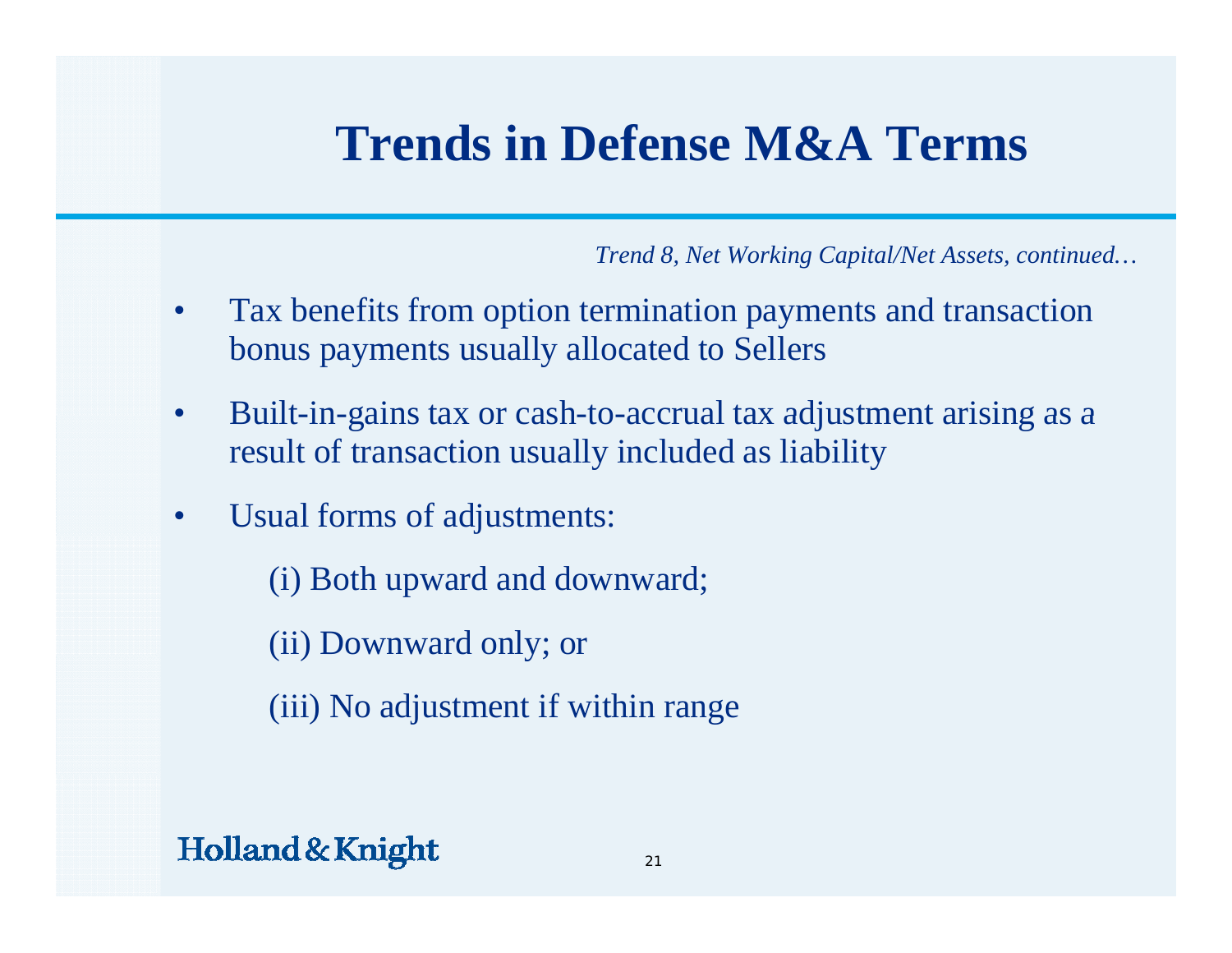#### **Trend 9: Trend Toward Increased Protection to Purchasers for Indemnit y Claims**

- • Survival Periods
	- General Reps and Warranties 1 to 3 years
	- Fundamental reps, including capitalization, authority, title, brokers, absence of debt indefinite or statute of limitations
	- Tax, ERISA, environmental Tax, ERISA, environmental – 30 to 60 days past statute of<br> limitations
	- Government Contracts as negotiated: same as general, 3 to 5 years, or statute of limitations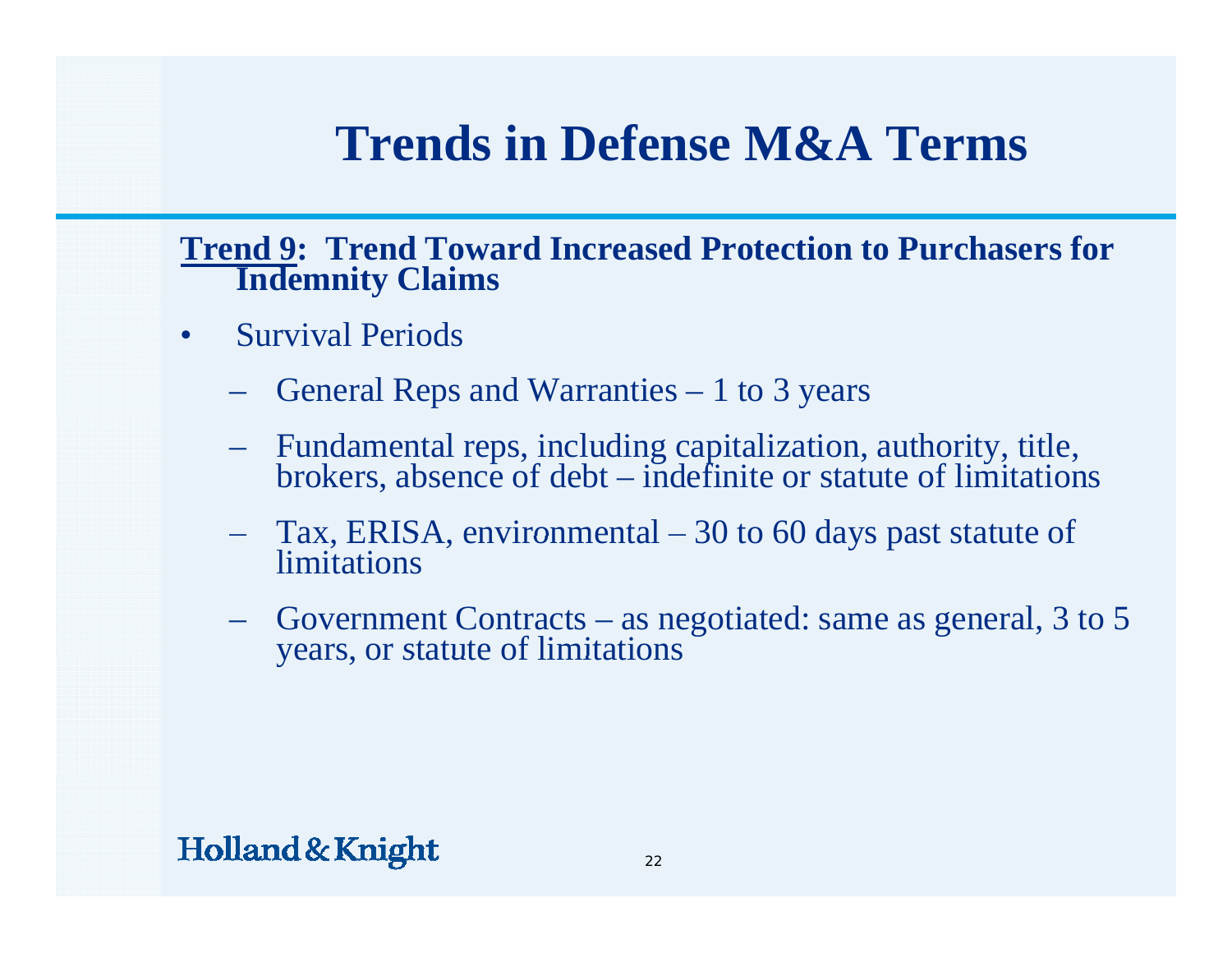*Trend 9, Purchaser Protections, continued…*

- Pre-closing covenants indefinite or same as general
- Post-closing covenants and special indemnities indefinite or statute of limitation
- ESOP-owned Target or widely-held Target in competitive auction reps and warranties survive until escrow/holdback released, except for Fundamental
- Public Target representations and warranties do not survive closing
- $\bullet$  Indemnification
	- Sellers typically joint and several, sometimes several (if limited number of Sellers); Widely-held or ESOP-owned – indemnification usually limited to escrow or holdback
	- Cap typically 10% to 30% of purchase price for general representations based on circumstances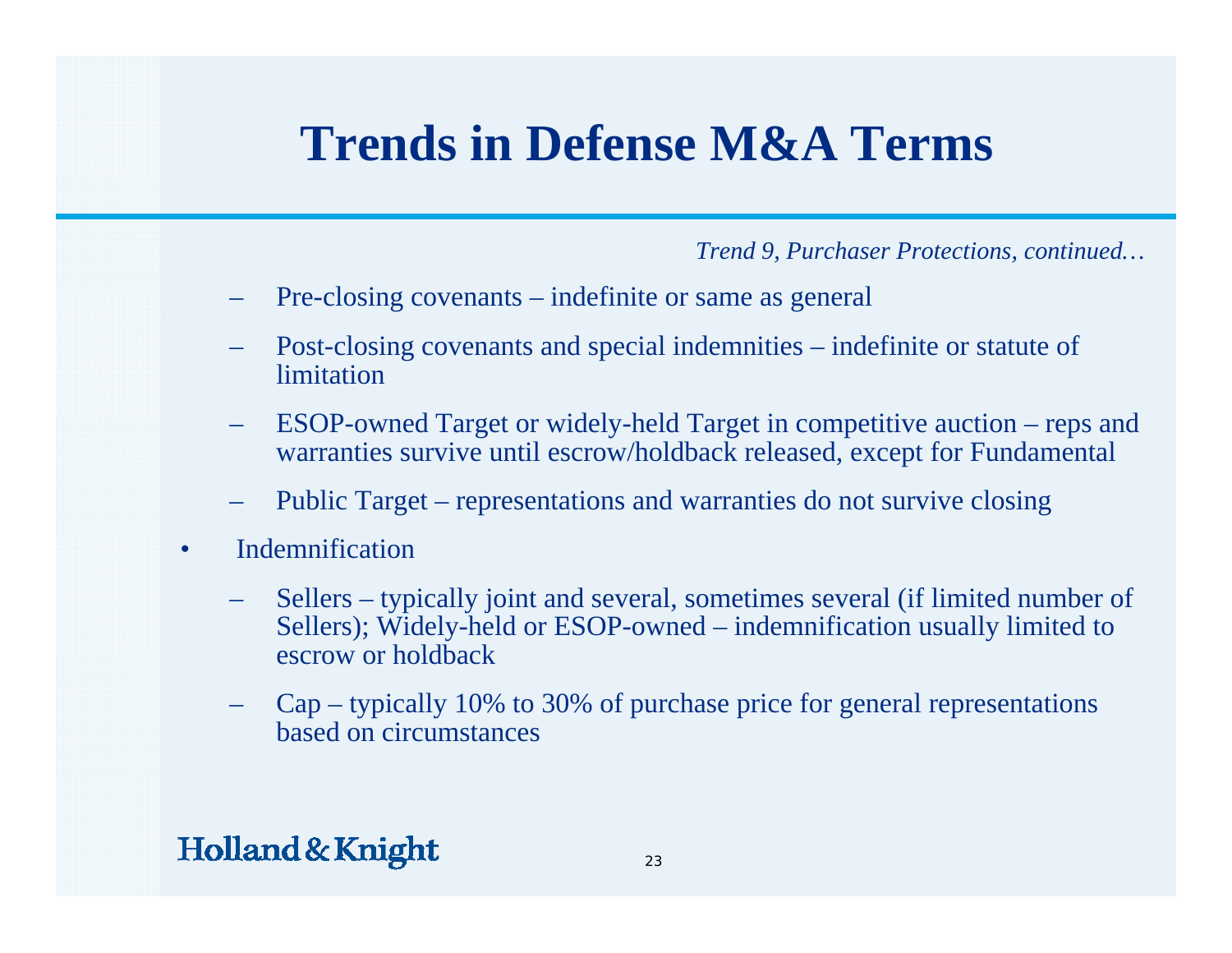#### *Trend 9, Purchaser Protections, continued…*

- – Potential exclusions from cap and/or basket: capitalization, authority, title, breach of covenants, fraud, willful misconduct, tax, ERISA, environmental, ongoing litigation/investigation/claims, special indemnities; Government Contracts may be treated in different ways based on circumstances
- "Materiality" scrape elimination of "materiality" qualifiers for determining breach or loss becoming more frequent
- Basket negotiated amount (generally 0.25% to 1.00% of purchase price) – deductible or first dollar (tipping basket)
- Minimum claim size becoming less frequent
- Anti-sandbagging provision is very rare in Government M&A deals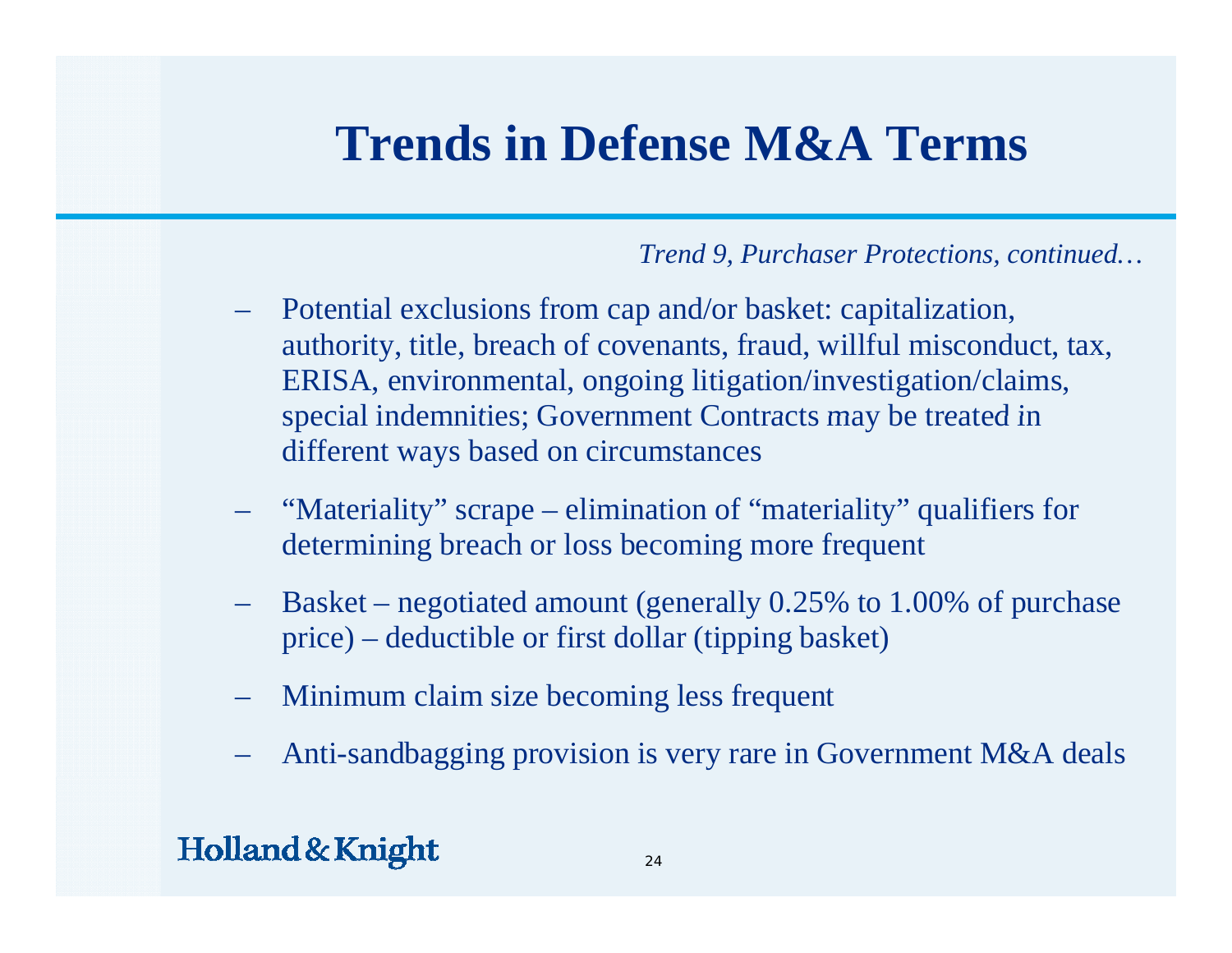#### **Trend 10: Private Equity Transaction Structures Continues to Use Leverage and Investment by Sellers and Key Employees**

- • Increased availability of senior and mezzanine debt in 2010 vs. 2009
- • Consideration frequentl y consists of:
	- Cash
	- Subordinated notes
	- Rollover equity
	- Equity investment by key executives
	- Earn-outs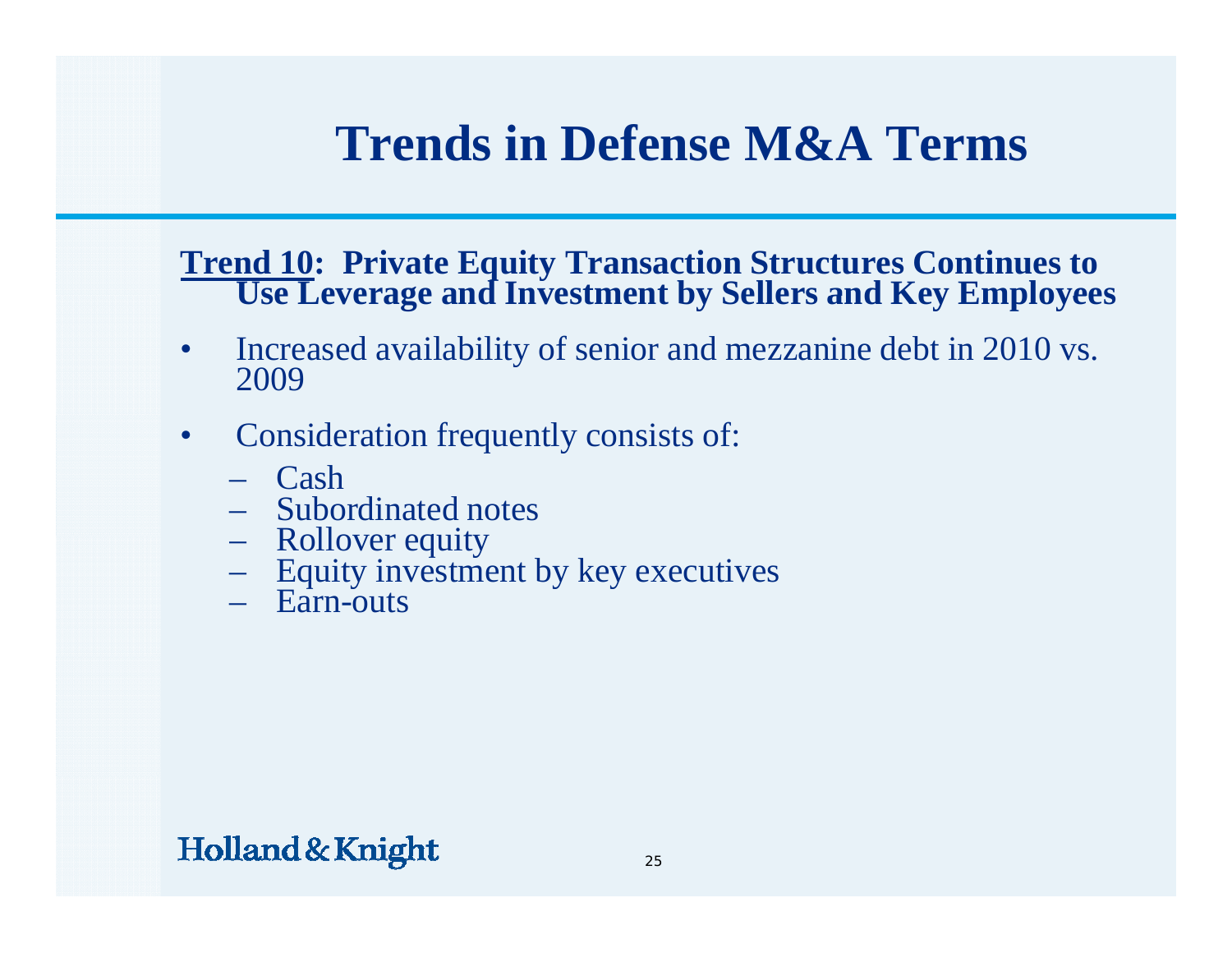*Trend 10, Private Equity Transaction Structures, continued…*

- •Opportunity for "2 Bites at the Apple" by Sellers and equity appreciation by key executives
- •Subordinated Notes – payment terms and subordination<br>provisions may be among most heavily negotiated items
- •Rollover Equity – usually *parri passu* to or one level behind sponsor and subject to shareholders agreement
- $\bullet$ Management fees and transaction fees paid to sponsor